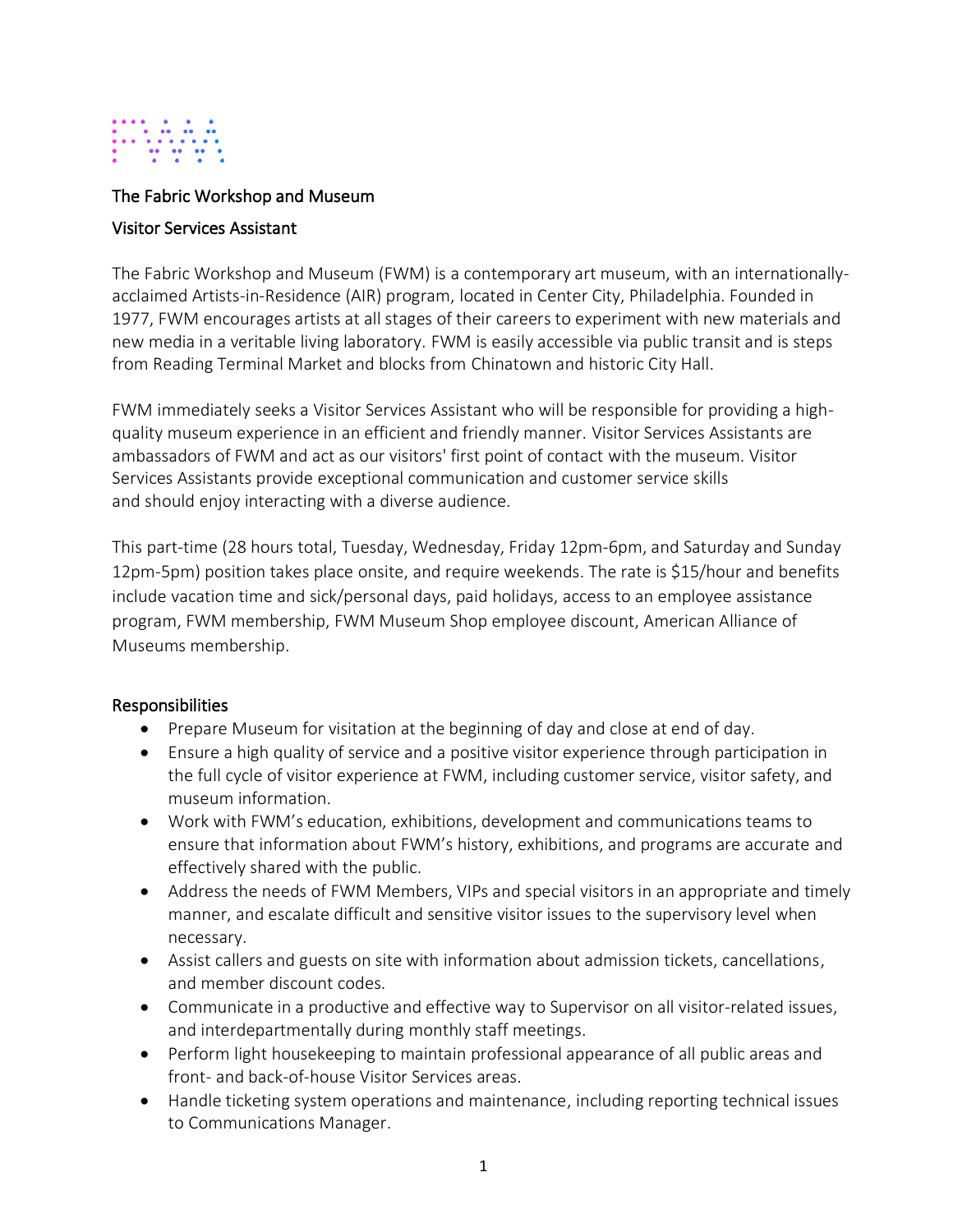- As assigned by the Supervisor, assist Exhibitions department with research for upcoming exhibitions or artists projects, contribute data entry into CollectionsSpace or other database records, and send interdepartmental communications to prepare Visitor Services for upcoming exhibitions and programs.
- Assist in Museum Shop as needed.
- Perform other responsibilities as needed and assigned by Supervisor.

## Qualifications

- Prior front desk, museum, or gallery experience with extensive knowledge of modern and contemporary art strongly preferred.
- Superb customer service skills, professionalism, and flexibility.
- Experience in retail and Point of Sale systems.
- Strong computer skills, including Microsoft Office and preferably QuickBooks Point of Sale.
- ShowClix or other ticketing system experience a plus.

# To perform this job successfully, an individual must be able to perform each essential job duty satisfactorily. Reasonable accommodations may be made to enable qualified individuals with disabilities to perform essential job functions.

# Physical Demands and Work Environment:

- Frequently required to stand
- Frequently required to walk
- Continually required to sit
- Continually required to utilize hand and finger dexterity
- Occasionally required to climb, balance, bend, stoop, kneel or crawl
- Continually required to talk or hear
- Continually utilize visual acuity to operate equipment, read technical information, and/or use a keyboard
- Occasionally required to lift/push/carry items up to 50 pounds

# To Apply

Interested candidates should address a letter of interest, resume and contact information for 3 references to hiring manager Alec Unkovic, Exhibitions Manager, at [hr@fabricworkshopandmuseum.org.](mailto:hr@fabricworkshopandmuseum.org) Kindly include "Application: Visitor Services Assistant" in the subject line of your email.

After applications are reviewed, selected applicants will be contacted for interviews. Interviews will take place virtually the week of June 21, with a start date of Wednesday, July 6. If you need assistance, contact Jessi Melcer, Human Resources Manager, at 215-561-8888 x234 or [hr@fabricworkshopandmuseum.org.](mailto:hr@fabricworkshopandmuseum.org)